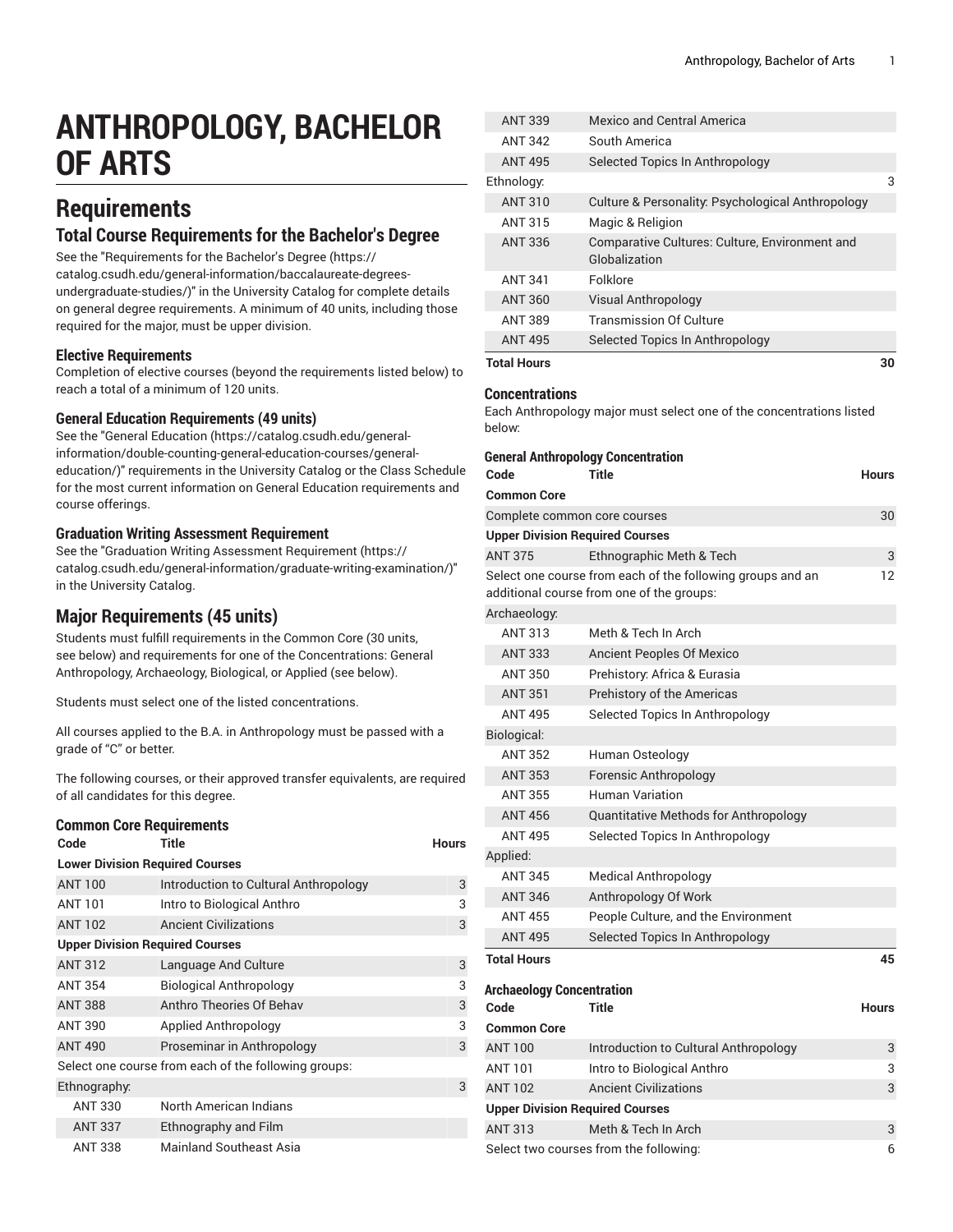| <b>ANT 350</b>                  | Prehistory: Africa & Eurasia                                                 |              |
|---------------------------------|------------------------------------------------------------------------------|--------------|
| <b>ANT 351</b>                  | Prehistory of the Americas                                                   |              |
| <b>ANT 495</b>                  | Selected Topics In Anthropology                                              |              |
|                                 | Select one course from each of the following groups:                         |              |
| Biological:                     |                                                                              | 3            |
| <b>ANT 352</b>                  | Human Osteology                                                              |              |
| <b>ANT 353</b>                  | <b>Forensic Anthropology</b>                                                 |              |
| <b>ANT 355</b>                  | Human Variation                                                              |              |
| <b>ANT 456</b>                  | Quantitative Methods for Anthropology                                        |              |
| <b>ANT 495</b>                  | Selected Topics In Anthropology                                              |              |
| Applied:                        |                                                                              | 3            |
| <b>ANT 345</b>                  | <b>Medical Anthropology</b>                                                  |              |
| <b>ANT 346</b>                  | Anthropology Of Work                                                         |              |
| <b>ANT 455</b>                  | People Culture, and the Environment                                          |              |
| <b>ANT 495</b>                  | Selected Topics In Anthropology                                              |              |
| <b>Total Hours</b>              |                                                                              | 24           |
| <b>Biological Concentration</b> |                                                                              |              |
| Code                            | <b>Title</b>                                                                 | <b>Hours</b> |
| <b>Common Core</b>              |                                                                              |              |
|                                 | Complete common core courses                                                 | 30           |
|                                 | <b>Upper Division Required Courses</b>                                       |              |
| <b>ANT 352</b>                  | Human Osteology                                                              | 3            |
|                                 | Select two courses from the following:                                       | 6            |
| <b>ANT 353</b>                  | <b>Forensic Anthropology</b>                                                 |              |
| <b>ANT 355</b>                  | <b>Human Variation</b>                                                       |              |
| <b>ANT 456</b>                  | Quantitative Methods for Anthropology                                        |              |
| <b>ANT 495</b>                  | Selected Topics In Anthropology                                              |              |
|                                 | Select one course from each of the following groups:                         |              |
| Archaeology:                    |                                                                              | 3            |
| <b>ANT 313</b>                  | Meth & Tech In Arch                                                          |              |
| <b>ANT 333</b>                  | <b>Ancient Peoples Of Mexico</b>                                             |              |
| <b>ANT 350</b>                  | Prehistory: Africa & Eurasia                                                 |              |
| <b>ANT 351</b>                  | Prehistory of the Americas                                                   |              |
| <b>ANT 495</b>                  | Selected Topics In Anthropology                                              |              |
| Applied:                        |                                                                              | 3            |
| <b>ANT 345</b>                  | <b>Medical Anthropology</b>                                                  |              |
| <b>ANT 346</b>                  | Anthropology Of Work                                                         |              |
| <b>ANT 455</b>                  | People Culture, and the Environment                                          |              |
| <b>ANT 495</b>                  | Selected Topics In Anthropology                                              |              |
| <b>Total Hours</b>              |                                                                              | 45           |
| <b>Applied Concentration</b>    |                                                                              |              |
| Code                            | Title                                                                        | Hours        |
| <b>Common Core</b>              |                                                                              |              |
|                                 | Complete common core courses                                                 | 30           |
|                                 | <b>Upper Division Required Courses</b>                                       |              |
| <b>ANT 375</b>                  | Ethnographic Meth & Tech                                                     | 3            |
|                                 | Select two courses from the following:                                       | 6            |
|                                 |                                                                              |              |
| <b>ANT 345</b>                  | <b>Medical Anthropology</b>                                                  |              |
| ANT 346                         | Anthropology Of Work                                                         |              |
| <b>ANT 455</b>                  | People Culture, and the Environment<br>Quantitative Methods for Anthropology |              |

|                                                                                                                                                                                                                                | 45                                                   |
|--------------------------------------------------------------------------------------------------------------------------------------------------------------------------------------------------------------------------------|------------------------------------------------------|
| Selected Topics In Anthropology                                                                                                                                                                                                |                                                      |
| Human Variation                                                                                                                                                                                                                |                                                      |
| Forensic Anthropology                                                                                                                                                                                                          |                                                      |
| Human Osteology                                                                                                                                                                                                                |                                                      |
|                                                                                                                                                                                                                                | 3                                                    |
| Selected Topics In Anthropology                                                                                                                                                                                                |                                                      |
| Prehistory of the Americas                                                                                                                                                                                                     |                                                      |
| Prehistory: Africa & Eurasia                                                                                                                                                                                                   |                                                      |
| <b>Ancient Peoples Of Mexico</b>                                                                                                                                                                                               |                                                      |
| Meth & Tech In Arch                                                                                                                                                                                                            |                                                      |
|                                                                                                                                                                                                                                | 3                                                    |
|                                                                                                                                                                                                                                |                                                      |
| Selected Topics In Anthropology                                                                                                                                                                                                |                                                      |
| <b>ANT 495</b><br>Archaeology:<br><b>ANT 313</b><br><b>ANT 333</b><br><b>ANT 350</b><br><b>ANT 351</b><br><b>ANT 495</b><br>Biological:<br><b>ANT 352</b><br><b>ANT 353</b><br><b>ANT 355</b><br><b>ANT 495</b><br>Total Hours | Select one course from each of the following groups: |

## **Program Learning Outcomes**

- 1. Summarize the evidence and processes of world cultural development and the basic sub-disciplines of Anthropology
- 2. Understand basic anthropology theory and methods and can explain how these relate to the conduct of fieldwork and research
- 3. Demonstrates in-depth knowledge of specific cultures
- 4. Applies fieldwork techniques to collect, generate, and analyze anthropological data
- 5. Demonstrate critical thinking skills and be able to write effective essays and papers in anthropological topics
- 6. Can apply anthropological concepts to the world of work and in everyday life
- 7. Critically assess and interpret findings on the human condition from a holistic anthropological perspective
- 8. Use the concepts and methods of Anthropology to enhance multicultural interpersonal relationships in work and everyday life
- 9. Displays respect for other ways of life and an understanding of ethnocentrism

## **B.A. Anthropology: Applied Concentration 4-Year Degree Roadmap**

| Course                                  | Title                                            | <b>Hours</b> |
|-----------------------------------------|--------------------------------------------------|--------------|
| <b>First Year</b>                       |                                                  |              |
| Fall                                    |                                                  |              |
| <b>GE Area A1 Oral Communication</b>    |                                                  | 3            |
| <b>ANT 100</b>                          | Introduction to Cultural Anthropology            | 3            |
| <b>HIS 101</b>                          | History Of United States (statutory requirement) | 3            |
| POL 101                                 | American Institutions (statutory requirement)    | 3            |
|                                         | GE Area E Lifelong Learning and Self-Development | 3            |
|                                         | <b>Hours</b>                                     | 15           |
| Spring                                  |                                                  |              |
| <b>GE Area A2 Written Communication</b> |                                                  | 3            |
| <b>ANT 101</b>                          | Intro to Biological Anthro (fulfills GE Area B2) | 3            |
| GE Area B4 Quantitative Reasoning       |                                                  | 3            |
| GE Area C1 or C2                        |                                                  | 3            |
| GE Area D1 or D2                        |                                                  | 3            |
|                                         | <b>Hours</b>                                     | 15           |
| <b>Second Year</b>                      |                                                  |              |
| Fall                                    |                                                  |              |
| GE Area A3 Logical/Critical Reasoning   |                                                  | 3            |

external and the Ancient Civilizations 3 Ancient Civilizations 3 Ancient Civilizations 3 Ancient Civilizations 3 Ancient Civilizations 3 Ancient Civilizations 3 Ancient Civilizations 3 Ancient Civilizations 3 Ancient Civil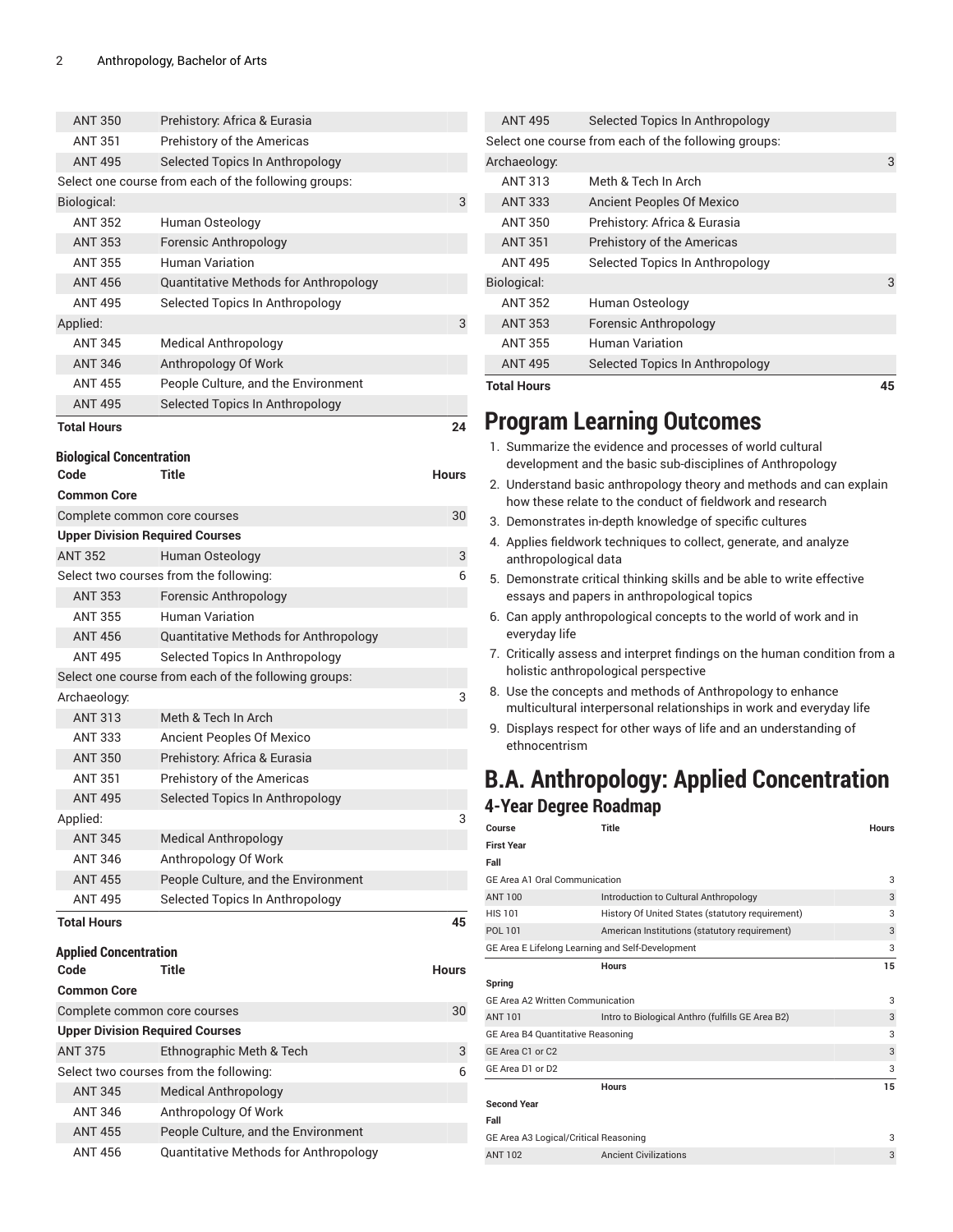| GE Area B1 Physical Science   |    |
|-------------------------------|----|
| GE Area B3 Science Laboratory |    |
| GE Area C1 or C2              |    |
| GE Area D1 or D2              |    |
| <b>Hours</b>                  | 15 |

### **Spring**

| <b>GE Area F Ethnic Studies</b> |                      | 3             |
|---------------------------------|----------------------|---------------|
| ANT 312                         | Language And Culture | 3             |
| GE Area C or D                  |                      | $\mathcal{R}$ |
| Elective to meet 120 units      |                      | З             |
| Elective to meet 120 units      |                      | $\mathcal{R}$ |

|                                          | <b>Hours</b>                                           | 15 |
|------------------------------------------|--------------------------------------------------------|----|
| <b>Third Year</b>                        |                                                        |    |
| Fall                                     |                                                        |    |
| ANT 390                                  | <b>Applied Anthropology</b>                            | 3  |
| ANT UD Ethnography Elective              |                                                        | 3  |
| <b>ANT 354</b>                           | <b>Biological Anthropology</b>                         | 3  |
| Elective to meet 120 units               |                                                        | 3  |
| <b>ENG 350</b>                           | Advanced Composition (GWAR satisfying course)          | 3  |
|                                          | <b>Hours</b>                                           | 15 |
| Spring                                   |                                                        |    |
| <b>Applied Concentration Course</b>      |                                                        | 3  |
| <b>ANT 490</b>                           | Proseminar in Anthropology                             | 3  |
| <b>ANT 388</b>                           | Anthro Theories Of Behav                               | 3  |
|                                          | GE Area D3 Integrative Studies in the Social Sciences  | 3  |
| Elective to meet 120 units               |                                                        | 3  |
|                                          | <b>Hours</b>                                           | 15 |
| <b>Fourth Year</b>                       |                                                        |    |
| Fall                                     |                                                        |    |
| <b>ANT 375</b>                           | Ethnographic Meth & Tech                               | 3  |
| <b>Applied Concentration Archaeology</b> |                                                        | 3  |
| <b>Applied Concentration Biological</b>  |                                                        | 3  |
|                                          | GE Area B5 Integrative Studies in the Natural Sciences | 3  |
| Elective to meet 120 units               |                                                        | 3  |
|                                          | <b>Hours</b>                                           | 15 |
| Spring                                   |                                                        |    |
|                                          | Additional Applied Concentration Course                | 3  |
| <b>ANT UD Ethnology Elective</b>         |                                                        | 3  |
|                                          | GE Area C3 Integrative Studies in Arts and Humanities  | 3  |

**Hours 15**

**Total Hours 120**

## **2-Year Degree Roadmap (transfer students)**

| Course                                            | Title                                         | <b>Hours</b> |
|---------------------------------------------------|-----------------------------------------------|--------------|
| <b>First Year</b>                                 |                                               |              |
| Fall                                              |                                               |              |
| <b>ANT 390</b>                                    | Applied Anthropology                          | 3            |
| <b>ANT 354</b>                                    | <b>Biological Anthropology</b>                | 3            |
| <b>ANT UD Ethnography Elective</b>                |                                               | 3            |
| Elective to meet 120 units                        |                                               | 3            |
| <b>ENG 350</b>                                    | Advanced Composition (GWAR satisfying course) | 3            |
|                                                   |                                               |              |
|                                                   | <b>Hours</b>                                  | 15           |
| Spring                                            |                                               |              |
| <b>Applied Concentration Course</b>               |                                               | 3            |
| <b>ANT 490</b>                                    | Proseminar in Anthropology                    | 3            |
| <b>ANT 388</b>                                    | Anthro Theories Of Behav                      | 3            |
| GE Area D3 Integrative Studies in Social Sciences |                                               | 3            |
| Elective to meet 120 units                        |                                               | 3            |

Elective to meet 120 units 3 Elective to meet 120 units 3 3

|                                          | <b>Total Hours</b>                                    | 60 |
|------------------------------------------|-------------------------------------------------------|----|
|                                          | <b>Hours</b>                                          | 15 |
| Elective to meet 120 units               |                                                       | 3  |
| Elective to meet 120 units               |                                                       | 3  |
| GE Area C3 UD Arts and Humanities Course |                                                       | 3  |
| ANT UD Ethnology Course                  |                                                       | 3  |
| Additional UD Anthropology Course        |                                                       | 3  |
| Spring                                   |                                                       |    |
|                                          | <b>Hours</b>                                          | 15 |
| Elective to meet 120 units               |                                                       | 3  |
|                                          | GE Area B5 UD Integrative Studies in Natural Sciences | 3  |
| <b>Applied Concentration Biological</b>  |                                                       | 3  |
| Applied Concentration Archaeology        |                                                       | 3  |
| <b>ANT 375</b>                           | Ethnographic Meth & Tech                              | 3  |
| Fall                                     |                                                       |    |
| <b>Second Year</b>                       |                                                       |    |
|                                          |                                                       |    |

## **B.A. Anthropology: Archaeology Concentration**

### **4-Year Degree Roadmap**

| Course                                           | <b>Title</b>                                      | Hours        |
|--------------------------------------------------|---------------------------------------------------|--------------|
| <b>First Year</b>                                |                                                   |              |
| Fall                                             |                                                   |              |
| <b>GE Area A1 Oral Communication</b>             |                                                   | 3            |
| <b>ANT 100</b>                                   | Introduction to Cultural Anthropology             | 3            |
| <b>HIS 101</b>                                   | <b>History Of United States</b>                   | 3            |
| POL 101                                          | <b>American Institutions</b>                      | 3            |
| GE Area E Lifelong Learning and Self-Development |                                                   | 3            |
|                                                  | <b>Hours</b>                                      | 15           |
| Spring                                           |                                                   |              |
| GE Area A2 Written Communication                 |                                                   | 3            |
| <b>ANT 101</b>                                   | Intro to Biological Anthro (satisfies GE area B2) | 3            |
| GE Area B4 Quantitative Reasoning                |                                                   | 3            |
| GE Area C1 or C2                                 |                                                   | 3            |
| GE Area D1 or D2                                 |                                                   | 3            |
|                                                  | <b>Hours</b>                                      | 15           |
| <b>Second Year</b>                               |                                                   |              |
| Fall                                             |                                                   |              |
| GE Area A3 Logical/Critical Reasoning            |                                                   | 3            |
| <b>ANT 102</b>                                   | <b>Ancient Civilizations</b>                      | 3            |
| GE Area C1 or C2                                 |                                                   | 3            |
| GE Area D1 or D2                                 |                                                   | 3            |
| GE Area B1 Physical Science                      |                                                   | 3            |
| GE Area B3 Science Laboratory                    |                                                   | $\mathbf{1}$ |
|                                                  | <b>Hours</b>                                      | 16           |
| Spring                                           |                                                   |              |
| <b>GE Area F Ethnic Studies</b>                  |                                                   | 3            |
| <b>ANT 312</b>                                   | Language And Culture                              | 3            |
| GE Area C or D                                   |                                                   | 3            |
| Elective to meet 120 units                       |                                                   | 3            |
| Elective to meet 120 units                       |                                                   | 3            |
|                                                  | <b>Hours</b>                                      | 15           |
| <b>Third Year</b>                                |                                                   |              |
| Fall                                             |                                                   |              |
| <b>ANT 390</b>                                   | Applied Anthropology                              | 3            |
| <b>ENG 350</b>                                   | Advanced Composition (GWAR satisfying course)     | 3            |
| <b>ANT UD Ethnography Elective</b>               |                                                   | 3            |
| <b>ANT 354</b>                                   | <b>Biological Anthropology</b>                    | 3            |
| Elective to meet 120 units                       |                                                   | 3            |
|                                                  | <b>Hours</b>                                      | 15           |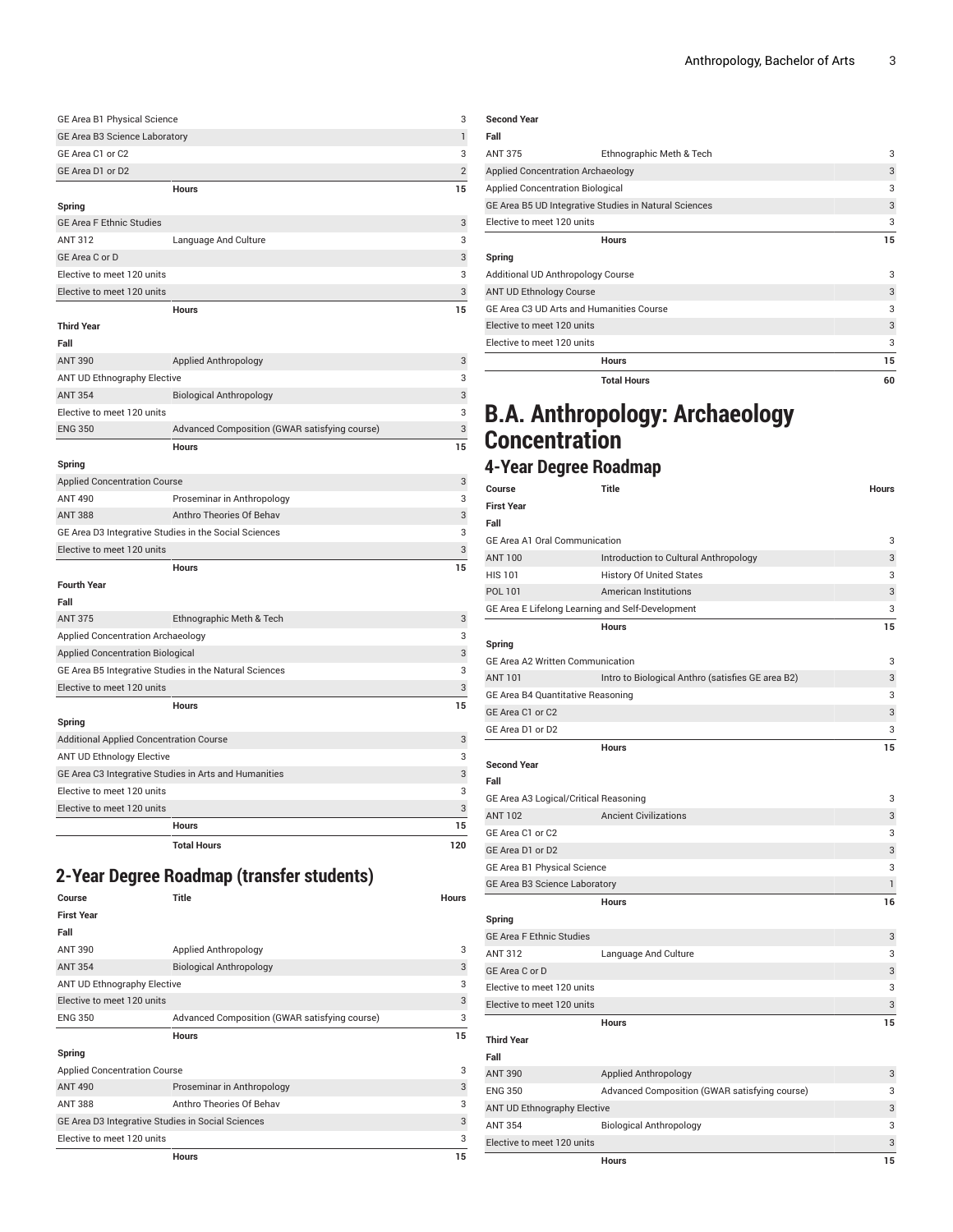#### **Spring**

|                                                        | <b>Hours</b>               | 15 |
|--------------------------------------------------------|----------------------------|----|
| Elective to meet 120 units                             |                            | 3  |
| GE Area B5 Integrative Studies in the Natural Sciences |                            | 3  |
| <b>Archaeology Concentration Biological</b>            |                            | 3  |
| Archaeology Concentration Applied                      |                            | 3  |
| <b>Archaeology Concentration Course</b>                |                            | 3  |
| Fall                                                   |                            |    |
| <b>Fourth Year</b>                                     |                            |    |
|                                                        | <b>Hours</b>               | 15 |
| Elective to meet 120 units                             |                            | 3  |
| GE Area D3 Integrative Studies in Social Sciences      |                            | 3  |
| <b>ANT 388</b>                                         | Anthro Theories Of Behav   | 3  |
| <b>ANT 490</b>                                         | Proseminar in Anthropology | 3  |
| <b>ANT 313</b>                                         | Meth & Tech In Arch        | 3  |
|                                                        |                            |    |

| Spring                                                |                |  |
|-------------------------------------------------------|----------------|--|
| Additional Archaeology Concentration Course           |                |  |
| <b>ANT UD Ethnology Elective</b>                      | 3              |  |
| GE Area C3 Integrative Studies in Arts and Humanities |                |  |
| Elective to meet 120 units                            |                |  |
| Elective to meet 120 units                            | $\overline{2}$ |  |
| <b>Hours</b>                                          | 14             |  |
| <b>Total Hours</b>                                    | 120            |  |

### **2-Year Degree Roadmap (transfer students)**

| Course                                                 | <b>Title</b>                                  | <b>Hours</b> |
|--------------------------------------------------------|-----------------------------------------------|--------------|
| <b>First Year</b>                                      |                                               |              |
| Fall                                                   |                                               |              |
| <b>ANT 390</b>                                         | Applied Anthropology                          | 3            |
| <b>ENG 350</b>                                         | Advanced Composition (GWAR satisfying course) | 3            |
| <b>ANT 354</b>                                         | <b>Biological Anthropology</b>                | 3            |
| ANT UD Ethnography Elective                            |                                               | 3            |
| Elective to meet 120 units                             |                                               | 3            |
|                                                        | <b>Hours</b>                                  | 15           |
| Spring                                                 |                                               |              |
| ANT 313                                                | Meth & Tech In Arch                           | 3            |
| <b>ANT 490</b>                                         | Proseminar in Anthropology                    | 3            |
| <b>ANT 388</b>                                         | Anthro Theories Of Behav                      | 3            |
| GE Area D3 Integrative Studies in the Social Studies   |                                               | 3            |
| Elective to meet 120 units                             |                                               | 3            |
|                                                        | <b>Hours</b>                                  | 15           |
| <b>Second Year</b>                                     |                                               |              |
| Fall                                                   |                                               |              |
| Archaeology Concentration Course                       |                                               |              |
| Archaeology Concentration Applied                      |                                               | 3            |
| Archaeology Concentration Biological                   |                                               | 3            |
| GE Area B5 Integrative Studies in the Natural Sciences |                                               | 3            |
| Elective to meet 120 units                             |                                               | 3            |
|                                                        | <b>Hours</b>                                  | 15           |
| Spring                                                 |                                               |              |
| Additional Archaeology Concentration Course            |                                               | 3            |
| <b>ANT UD Ethnology Elective</b>                       |                                               | 3            |
| GE Area C3 Integrative Studies in Arts and Humanities  |                                               | 3            |
| Elective to meet 120 units                             |                                               | 3            |
| Elective to meet 120 units                             |                                               | 3            |
| <b>Hours</b>                                           |                                               | 15           |
|                                                        | <b>Total Hours</b>                            | 60           |

## **B.A. Anthropology: Biological Concentration**

### **4 Year Degree Roadmap**

| Course                                            | <b>Title</b>                                           | Hours |
|---------------------------------------------------|--------------------------------------------------------|-------|
| <b>First Year</b>                                 |                                                        |       |
| Fall                                              |                                                        |       |
| <b>GE Area A1 Oral Communication</b>              |                                                        | 3     |
| <b>ANT 100</b>                                    | Introduction to Cultural Anthropology                  | 3     |
| <b>HIS 101</b>                                    | <b>History Of United States</b>                        | 3     |
| POL 101                                           | <b>American Institutions</b>                           | 3     |
| GE Area E Lifelong Learning and Self-Development  |                                                        | 3     |
|                                                   | <b>Hours</b>                                           | 15    |
| Spring                                            |                                                        |       |
| <b>GE Area B2 Written Communication</b>           |                                                        | 3     |
| <b>ANT 101</b>                                    | Intro to Biological Anthro (satisfies GE Area B2)      | 3     |
| GE Area B4 Quantitative Reasoning                 |                                                        | 3     |
| GE Area C1 or C2                                  |                                                        | 3     |
| GE Area D1 or D2                                  |                                                        | 3     |
|                                                   | <b>Hours</b>                                           | 15    |
| <b>Second Year</b>                                |                                                        |       |
| Fall                                              |                                                        |       |
| GE Area A3 Logical/Critical Thinking              |                                                        | 3     |
| <b>ANT 102</b>                                    | <b>Ancient Civilizations</b>                           | 3     |
| GE Area B1 Physical Science                       |                                                        | 3     |
| GE Area B3 Science Laboratory                     |                                                        | 1     |
| GE Area C1 or C2                                  |                                                        | 3     |
| GE Area D1 or D2                                  |                                                        | 3     |
|                                                   | Hours                                                  | 16    |
| Spring                                            |                                                        |       |
| <b>ANT 312</b>                                    | Language And Culture                                   | 3     |
| <b>GE Area F Ethnic Studies</b>                   |                                                        | 3     |
| GE Area C or D                                    |                                                        | 3     |
| Elective to meet 120 units                        |                                                        | 3     |
| Elective to meet 120 units                        |                                                        | 3     |
|                                                   | <b>Hours</b>                                           | 15    |
| <b>Third Year</b>                                 |                                                        |       |
| Fall                                              |                                                        |       |
| <b>ANT 390</b>                                    | <b>Applied Anthropology</b>                            | 3     |
| <b>ANT 354</b>                                    | <b>Biological Anthropology</b>                         | 3     |
| <b>ANT UD Ethnography Elective</b>                |                                                        | 3     |
| Elective to meet 120 units                        |                                                        | 3     |
| <b>ENG 350</b>                                    | Advanced Composition (GWAR satisfying course)          | 3     |
|                                                   | <b>Hours</b>                                           | 15    |
| Spring                                            |                                                        |       |
| <b>Biological Concentration Course</b>            |                                                        | 3     |
| <b>ANT 490</b>                                    | Proseminar in Anthropology                             | 3     |
| <b>ANT 388</b>                                    | Anthro Theories Of Behav                               | 3     |
| GE Area D3 Integrative Studies in Social Sciences |                                                        | 3     |
| Elective to meet 120 units                        |                                                        | 3     |
|                                                   | Hours                                                  | 15    |
| <b>Fourth Year</b>                                |                                                        |       |
| Fall                                              |                                                        |       |
| <b>ANT 352</b>                                    | Human Osteology                                        | 3     |
| <b>Biological Concentration Archaeology</b>       |                                                        | 3     |
| <b>Biological Concentration Applied</b>           |                                                        | 3     |
|                                                   | GE Area B5 Integrative Studies in the Natural Sciences | 3     |
| Elective to meet 120 units                        |                                                        | 3     |
|                                                   | Hours                                                  | 15    |
| Spring                                            |                                                        |       |
|                                                   |                                                        |       |

Additional Biological Concentration Course 33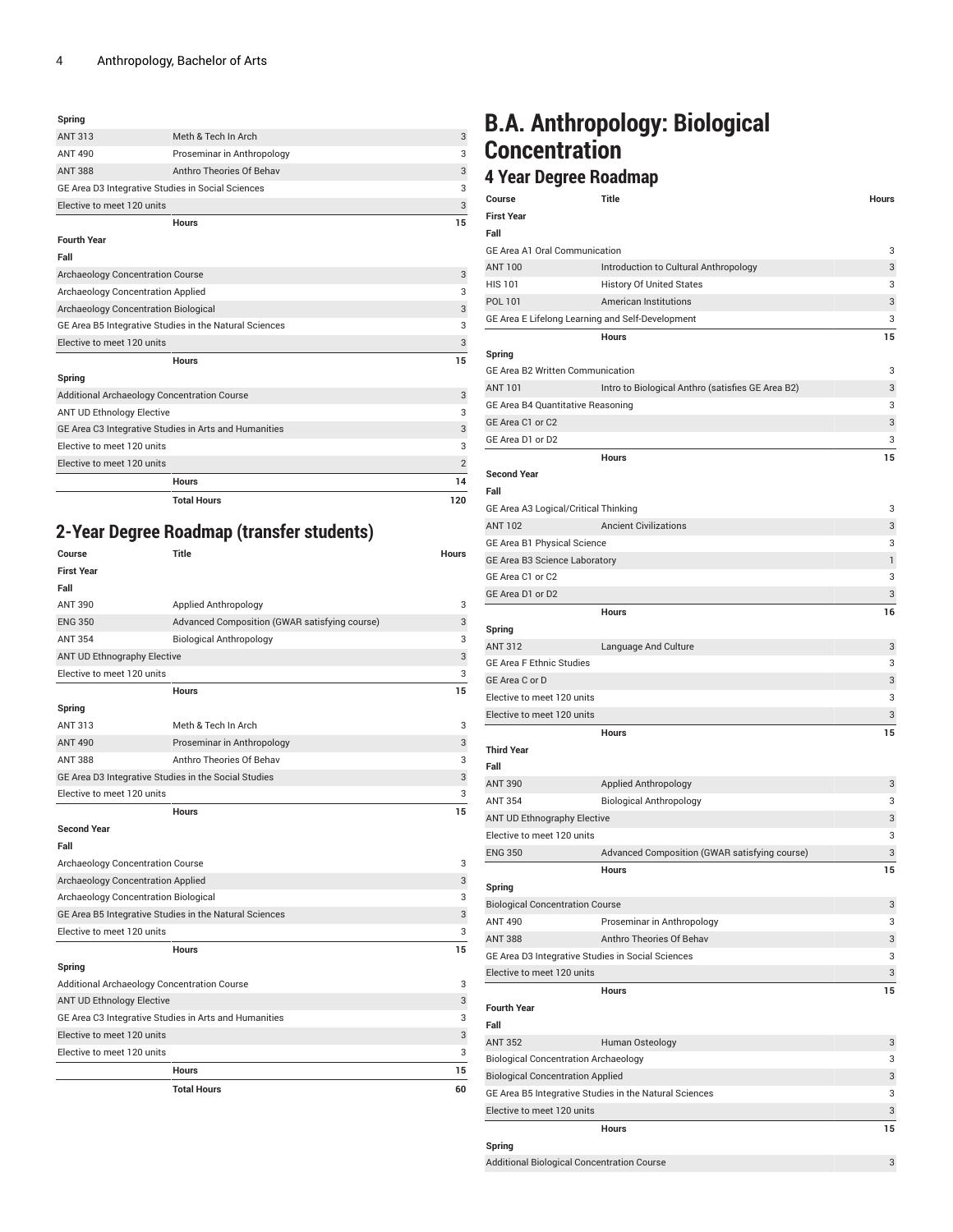| ANT UD Ethnology Elective                             |    |
|-------------------------------------------------------|----|
| GE Area C3 Integrative Studies in Arts and Humanities |    |
| Elective to meet 120 units                            | 3  |
| Elective to meet 120 units                            |    |
| <b>Hours</b>                                          | 14 |
| <b>Total Hours</b>                                    |    |

### **2 Year Degree Roadmap (transfer students)**

| Course                                                | Title                                         | <b>Hours</b> |
|-------------------------------------------------------|-----------------------------------------------|--------------|
| <b>First Year</b>                                     |                                               |              |
| Fall                                                  |                                               |              |
| <b>ANT 490</b>                                        | Proseminar in Anthropology                    | 3            |
| <b>ANT 354</b>                                        | <b>Biological Anthropology</b>                | 3            |
| ANT UD Ethnography Elective                           |                                               | 3            |
| Elective to meet 120 units                            |                                               | 3            |
| <b>ENG 350</b>                                        | Advanced Composition (GWAR satisfying course) | 3            |
|                                                       | <b>Hours</b>                                  | 15           |
| Spring                                                |                                               |              |
| <b>ANT 490</b>                                        | Proseminar in Anthropology                    | 3            |
| <b>ANT 388</b>                                        | Anthro Theories Of Behav                      | 3            |
| <b>Applied Concentration Course</b>                   |                                               | 3            |
| GE Area D3 Integrative Studies in Social Science      |                                               | 3            |
| Elective to meet 120 units                            |                                               | 3            |
|                                                       | <b>Hours</b>                                  | 15           |
| <b>Second Year</b>                                    |                                               |              |
| Fall                                                  |                                               |              |
| <b>ANT 352</b>                                        | Human Osteology                               | 3            |
| <b>Biologicals Concentration Archaeology</b>          |                                               | 3            |
| <b>Biological Concentration Applied</b>               |                                               | 3            |
| GE Area B5 Integrative Studies in Natural Sciences    |                                               | 3            |
| Elective to meet 120 units                            |                                               | 3            |
|                                                       | Hours                                         | 15           |
| Spring                                                |                                               |              |
| Additional Biological Concentration Course            |                                               | 3            |
| <b>ANT UD Ethnology Elective</b>                      |                                               | 3            |
| GE Area C3 Integrative Studies in Arts and Humanities |                                               | 3            |
| Elective to meet 120 units                            |                                               | 3            |
| Elective to meet 120 units                            |                                               | 3            |
|                                                       | <b>Hours</b>                                  | 15           |
|                                                       | <b>Total Hours</b>                            | 60           |

## **B.A. Anthropology: General Anthropology Concentration**

## **4-Year Degree Roadmap**

| Course                                           | Title                                                           | Hours |
|--------------------------------------------------|-----------------------------------------------------------------|-------|
| <b>First Year</b>                                |                                                                 |       |
| Fall                                             |                                                                 |       |
| GE Area A1 Oral Communication                    |                                                                 | 3     |
| <b>ANT 100</b>                                   | Introduction to Cultural Anthropology (satisfies GE<br>Area D1) | 3     |
| <b>HIS 101</b>                                   | <b>History Of United States</b>                                 | 3     |
| POL 101                                          | American Institutions                                           | 3     |
| GE Area E Lifelong Learning and Self-Development |                                                                 | 3     |
|                                                  | <b>Hours</b>                                                    | 15    |
| Spring                                           |                                                                 |       |
| <b>GE Area A2 Written Communication</b>          |                                                                 | 3     |
| <b>ANT 101</b>                                   | Intro to Biological Anthro (satisfies GE Area B2)               | 3     |
| GE Area B4 Quantitative Reasoning                |                                                                 |       |
| GE Area C1 or C2                                 |                                                                 | 3     |

| GE Area D1 or D2                                                | 3              |
|-----------------------------------------------------------------|----------------|
| Hours                                                           | 15             |
| <b>Second Year</b>                                              |                |
| Fall                                                            |                |
| GE Area A3 Logical/Critical Reasoning                           | 3              |
| <b>Ancient Civilizations</b><br><b>ANT 102</b>                  | 3              |
| GE Area B1 Physical Science                                     | 3              |
| GE Area B3 Science Laboratory                                   | 1              |
| GE Area C1 or C2                                                | 3              |
| GE Area D1 or D2                                                | 3              |
| <b>Hours</b>                                                    | 16             |
| Spring                                                          |                |
| <b>ANT 312</b><br>Language And Culture                          | 3              |
| <b>GE Area F Ethnic Studies</b>                                 | 3              |
| GE Area C or D                                                  | 3              |
| Elective to meet 120 units                                      | 3              |
| Elective to meet 120 units                                      | 3              |
| <b>Hours</b>                                                    | 15             |
| <b>Third Year</b>                                               |                |
| Fall                                                            |                |
| <b>ANT 390</b><br>Applied Anthropology                          | 3              |
| <b>ANT 354</b><br><b>Biological Anthropology</b>                | 3              |
| <b>ANT UD Ethnography Elective</b>                              | 3              |
| Elective to meet 120 units                                      | 3              |
| <b>ENG 350</b><br>Advanced Composition (GWAR satisfying course) | 3              |
| <b>Hours</b>                                                    | 15             |
| Spring                                                          |                |
| <b>Applied Concentration Course</b>                             | 3              |
| <b>ANT 490</b><br>Proseminar in Anthropology                    | 3              |
| <b>ANT 388</b><br>Anthro Theories Of Behav                      | 3              |
| GE Area D3 Integrative Studies in Social Sciences               | 3              |
| Elective to meet 120 units                                      | 3              |
| <b>Hours</b>                                                    | 15             |
| <b>Fourth Year</b>                                              |                |
| Fall                                                            |                |
| <b>ANT 375</b><br>Ethnographic Meth & Tech                      | 3              |
| <b>Applied Concentration Archaeology</b>                        | 3              |
| <b>Applied Concentration Biological</b>                         | 3              |
| GE Area B5 Integrative Studies in Natural Sciences              | 3              |
| Elective to meet 120 units                                      | 3              |
| <b>Hours</b>                                                    | 15             |
| Spring                                                          |                |
| Additional UD Anthropology Course                               | 3              |
| <b>ANT UD Ethnology Elective</b>                                | 3              |
| GE Area C3 Integrative Studies in Arts and Humanities           | 3              |
| Elective to meet 120 units                                      | 3              |
| Elective to meet 120 units                                      | $\overline{2}$ |
| Hours                                                           | 14             |
|                                                                 |                |
| <b>Total Hours</b>                                              | 120            |

### **2-Year Degree Roadmap**

| Course                           | Title                          | <b>Hours</b> |
|----------------------------------|--------------------------------|--------------|
| <b>First Year</b>                |                                |              |
| Fall                             |                                |              |
| <b>ANT 390</b>                   | Applied Anthropology           | 3            |
| <b>ANT 354</b>                   | <b>Biological Anthropology</b> | 3            |
| <b>ANT UD Ethnology Elective</b> |                                | 3            |
| Elective to meet 120 units       |                                | 3            |
| <b>GWAR satisfying course</b>    |                                | 3            |
|                                  | <b>Hours</b>                   | 15           |